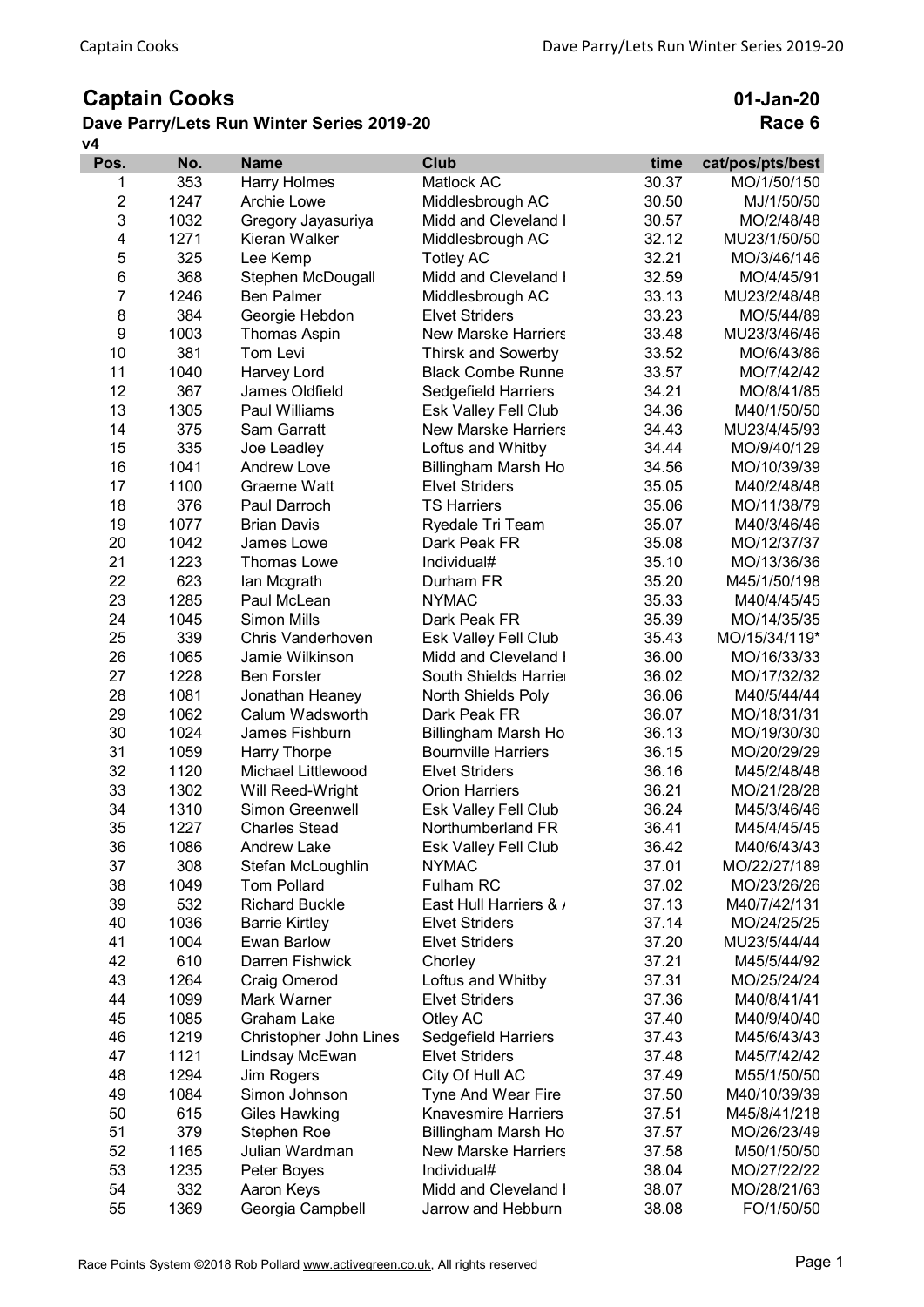| 56  | 1398 | <b>Sally Fawcett</b>   | Dark Peak FR                | 38.16 | FO/2/48/48     |
|-----|------|------------------------|-----------------------------|-------|----------------|
| 57  | 613  | Chris Jefferies        | Billingham Marsh Ho         | 38.26 | M45/9/40/174   |
| 58  | 507  | <b>Andrew Beane</b>    | Individual#                 | 38.32 | M40/11/38/171* |
| 59  | 316  | <b>Richard Tarrega</b> | <b>Knavesmire Harriers</b>  | 38.39 | MO/29/20/161   |
| 60  | 1256 | <b>Nick Simmons</b>    | <b>NYMAC</b>                | 38.40 | M40/12/37/37   |
| 61  | 1158 | <b>Allan Renwick</b>   | <b>Elvet Striders</b>       | 38.43 | M50/2/48/48    |
| 62  | 1225 | Paul Gribbon           | Individual#                 | 38.51 | MO/30/19/19    |
| 63  | 545  | Gordon Warmsley        | <b>Knavesmire Harriers</b>  | 39.01 | M40/13/36/76   |
| 64  | 1384 | <b>Hollie Elliott</b>  | Midd and Cleveland I        | 39.07 | FU23/1/50/50   |
| 65  | 605  | David Bannister        | York Acorn                  | 39.09 | M45/10/39/249  |
| 66  | 505  | Paul Cook              | Durham FR                   | 39.12 | M40/14/35/211  |
| 67  | 1164 | <b>Paul Thwaites</b>   | <b>NYMAC</b>                | 39.18 | M50/3/46/46    |
| 68  | 635  | <b>Brendan Anglim</b>  | <b>CLOK</b>                 | 39.21 | M45/11/38/121  |
| 69  | 1284 | Chris Balderson        | <b>Bowland Fell Runner</b>  | 39.22 | M55/2/48/48    |
| 70  | 1033 | Rhys Jenkins           | Individual#                 | 39.25 | MO/31/18/18    |
| 71  | 1074 | Rob Clarke             | Individual#                 | 39.30 | M40/15/34/34   |
| 72  | 812  | Stephan Tomaszewski    | <b>Thirsk and Sowerby</b>   | 39.33 | M55/3/46/94    |
| 73  | 354  | Daniel Bateson         | Scarborough AC              | 39.33 | MO/32/17/91    |
| 74  | 802  | Joe Blackett           | Dark Peak FR                | 39.35 | M55/4/45/187   |
| 75  | 302  | Oli Read               | <b>Knavesmire Harriers</b>  | 39.36 | MO/33/16/126   |
| 76  | 49   | Alice Rigby            | <b>New Marske Harriers</b>  | 39.37 | FU23/2/48/98   |
| 77  | 816  | Paul Peacock           | Individual#                 | 39.40 | M55/5/44/85    |
| 78  | 512  | Ken Wood               | <b>Thirsk and Sowerby</b>   | 39.45 | M40/16/33/118  |
| 79  | 1162 | <b>Chris Suggitt</b>   | Individual#                 | 39.47 | M50/4/45/45    |
| 80  | 1007 | Jordan Hull            | <b>Border Harriers</b>      | 39.47 | MU23/6/43/43   |
| 81  | 903  | <b>Neil Ridsdale</b>   | <b>Driffield</b>            | 39.48 | M60/1/50/298   |
| 82  | 1089 | David Mulholland       | Billingham Marsh Ho         | 40.00 | M40/17/32/32   |
| 83  | 1060 | Roger Tomlin           | Individual#                 | 40.01 | MO/34/15/15    |
| 84  | 1087 | <b>Duncan Marlow</b>   | <b>Askern District RC</b>   | 40.02 | M40/18/31/31   |
| 85  | 1132 | John Williams2         | <b>Eden Runners</b>         | 40.02 | M45/12/37/37   |
| 86  | 311  | Juan Corbacho Anton    | <b>Elvet Striders</b>       | 40.06 | MO/35/14/55    |
| 87  | 929  | Karl Edwards           | Hartlepool Burn Road        | 40.07 | M60/2/48/94    |
| 88  | 1152 | <b>Anthony Oliver</b>  | Hartlepool Burn Road        | 40.16 | M50/5/44/44    |
| 89  | 1008 | John Anderson          | Hartlepool Burn Road        | 40.17 | MO/36/13/13    |
| 90  | 319  | <b>Robert Bailey</b>   | Scarborough AC              | 40.19 | MO/37/12/112   |
| 91  | 602  | Russ Grayson           | <b>Pickering Running CI</b> | 40.21 | M45/13/36/217  |
| 92  | 1287 | Tom Foster             | Individual#                 | 40.33 | MO/38/11/11    |
| 93  | 1277 | David Fox              | South London Harrie         | 40.34 | M45/14/35/35   |
| 94  | 1141 | lan Downham            | <b>Kippax Harriers</b>      | 40.37 | M50/6/43/43    |
| 95  | 1289 | Jeremy French          | Individual#                 | 40.37 | M45/15/34/34   |
| 96  | 1147 | Vaughan Hemy           | North Shields Poly          | 40.39 | M50/7/42/42    |
| 97  | 1265 | <b>Matthew Brown</b>   | Individual#                 | 40.42 | MO/39/10/10    |
| 98  | 1128 | Nick Smith             | <b>NYMAC</b>                | 40.43 | M45/16/33/33   |
| 99  | 509  | Michael Petersen       | East Hull Harriers & /      | 40.45 | M40/19/30/103  |
| 100 | 1142 | Paul Ellis             | <b>Bedale And Aiskew</b>    | 40.51 | M50/8/41/41    |
| 101 | 365  | <b>Philip Peggs</b>    | Loftus and Whitby           | 41.00 | MO/40/9/39     |
| 102 | 1080 | David Gibson           | <b>Esk Valley Fell Club</b> | 41.04 | M40/20/29/29   |
| 103 | 1262 | Joshua Kidd            | Individual#                 | 41.05 | MO/41/8/8      |
| 104 | 1386 | Jade Hutchinson        | <b>Darlington Harriers</b>  | 41.08 | FU23/3/46/46   |
| 105 | 543  | Mike Quinn             | Esk Valley Fell Club        | 41.09 | M40/21/28/69*  |
| 106 | 1031 | Ben Imeson             | <b>Ripon Runners</b>        | 41.17 | MO/42/7/7      |
| 107 | 480  | Laura Havis            | Middlesbrough AC            | 41.19 | FU23/4/45/93   |
| 108 | 1090 | <b>Robin Parsons</b>   | <b>Elvet Striders</b>       | 41.19 | M40/22/27/27   |
| 109 | 1463 | Nina Mason             | <b>Elvet Striders</b>       | 41.20 | F45/1/50/50    |
| 110 | 1105 | <b>Michael Barlow</b>  | <b>Elvet Striders</b>       | 41.23 | M45/17/32/32   |
| 111 | 1015 | lan Bilton             | Hartlepool Burn Road        | 41.24 | MO/43/6/6      |
| 112 | 1282 | <b>Connor Larkin</b>   | Individual#                 | 41.27 | MO/44/5/5      |
| 113 | 1075 | <b>Ben Cole</b>        | Individual#                 | 41.29 | M40/23/26/26   |
| 114 | 1293 | lan Baxtor             | <b>Blyth Running Club</b>   | 41.32 | M50/9/40/40    |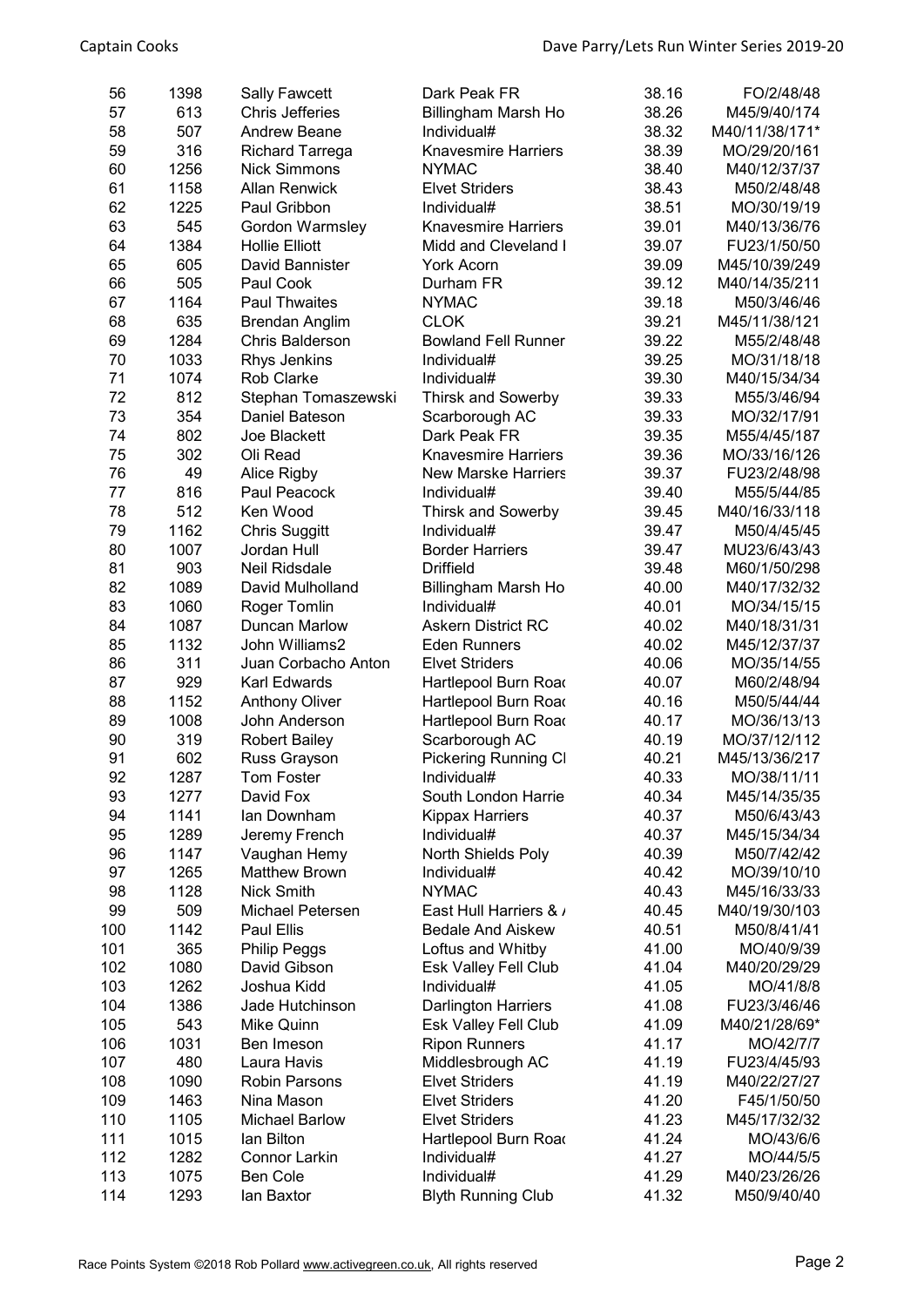| 115 | 1170 | <b>Gary Dack</b>         | Billingham Marsh Ho         | 41.39 | M55/6/43/43   |
|-----|------|--------------------------|-----------------------------|-------|---------------|
| 116 | 544  | Jonathan Proctor         | Individual#                 | 41.43 | M40/24/25/64  |
|     |      |                          |                             |       |               |
| 117 | 502  | Boyd Brad                | Pickering Running Cl        | 41.45 | M40/25/24/111 |
| 118 | 517  | Ben Imeson               | <b>Ripon Runners</b>        | 41.45 | M40/26/23/63  |
| 119 | 612  | Calvin Nicholson         | Billingham Marsh Ho         | 41.53 | M45/18/31/183 |
| 120 | 112  | Shelli Gordon            | <b>NYMAC</b>                | 41.54 | F40/1/50/150  |
| 121 | 14   | Nikki Carr Walls         | Scarborough AC              | 42.01 | FO/3/46/90    |
| 122 | 1053 | Andy Smith               | <b>Knavesmire Harriers</b>  | 42.04 | MO/45/4/4     |
| 123 | 1198 | Jim Paxman               | Dark Peak FR                | 42.11 | M60/3/46/46   |
| 124 | 622  | Ed Brown                 | Individual#                 | 42.15 | M45/19/30/143 |
| 125 | 643  | <b>Steven Small</b>      | Midd and Cleveland I        | 42.21 | M45/20/29/64  |
| 126 | 644  | Paul Wilkin              | Midd and Cleveland I        | 42.21 | M45/21/28/61  |
| 127 | 1315 | Simon Knapp              | Individual#                 | 42.23 | MO/46/3/3     |
| 128 | 1113 | lan Haigh                | Southwell RC                | 42.27 | M45/22/27/27  |
| 129 | 606  | Alan Simpson             | <b>Thirsk and Sowerby</b>   | 42.36 | M45/23/26/140 |
| 130 | 525  | Mark Robinson            | <b>Knavesmire Harriers</b>  | 42.36 | M40/27/22/57  |
| 131 | 508  | Dale Hepples             | Scarborough AC              | 42.37 | M40/28/21/169 |
| 132 | 1230 | Nick Andralojc           | Harrogate Harriers &        | 42.37 | M55/7/42/42   |
| 133 | 732  | Dan Rhodes               | Durham FR                   | 42.40 | M50/10/39/82  |
| 134 | 1322 | David Hughes             | <b>NYMAC</b>                | 42.51 | M55/8/41/41   |
| 135 | 1019 | <b>Darren Clements</b>   | <b>NYMAC</b>                | 43.02 | MO/47/2/2     |
| 136 | 1150 | Mark Mccrea              | Individual#                 | 43.07 | M50/11/38/38  |
| 137 | 745  | <b>Stuart Allan</b>      | Helm Hill                   | 43.08 | M50/12/37/81  |
| 138 | 1072 | Simon Chandler           | <b>Wetherby Runners</b>     | 43.08 | M40/29/20/20  |
| 139 | 1361 | Victoria Tremlin         | Harrogate Harriers &        | 43.12 | FO/4/45/45    |
| 140 | 741  | James Lee                | <b>NYP Triathlon</b>        | 43.23 | M50/13/36/74  |
| 141 | 1182 | <b>Graham Palmer</b>     | Loftus and Whitby           | 43.23 | M55/9/40/40   |
| 142 | 19   | Kim Cavill               | <b>Pickering Running CI</b> | 43.24 | FO/5/44/171*  |
| 143 | 1144 | Peter Greenan            | Individual#                 | 43.25 | M50/14/35/35  |
| 144 | 1206 | <b>Steve Wathall</b>     | <b>Black Combe Runnel</b>   | 43.28 | M60/4/45/45   |
| 145 | 1023 | <b>Andrew Davies</b>     | Billingham Marsh Ho         | 43.28 | MO/48/1/1     |
| 146 | 1097 | Neil Wallbank            | Individual#                 | 43.29 | M40/30/19/19  |
| 147 | 1177 | lan Latimer              | <b>NYMAC</b>                | 43.33 | M55/10/39/39  |
| 148 | 955  | <b>Robert Burn</b>       | <b>Thirsk and Sowerby</b>   | 43.39 | M65/1/50/98   |
| 149 | 1088 | Lee Morgan               | <b>NYMAC</b>                | 43.40 | M40/31/18/18  |
| 150 | 48   | Sarah Roe                | Billingham Marsh Ho         | 43.52 | FO/6/43/87    |
| 151 | 932  | Dave Wallace             | Hartlepool Burn Road        | 43.55 | M60/5/44/87   |
| 152 | 31   | Rachael Harper           | <b>Pickering Running CI</b> | 43.56 | FO/7/42/121   |
| 153 | 210  | Kath Aspin               | <b>New Marske Harriers</b>  | 43.58 | F50/1/50/98   |
| 154 | 1260 | <b>Stuart Littlefair</b> | Individual#                 | 44.00 | MO/49/1/1     |
| 155 | 1186 | <b>Robert Thirkell</b>   | <b>Elvet Striders</b>       | 44.01 | M55/11/38/38  |
| 156 | 1303 | Jamie Taylor             | Individual#                 | 44.08 | M40/32/17/17  |
| 157 | 1046 | Michael Moloney          | Individual#                 | 44.09 | MO/50/1/1     |
| 158 | 1328 | lan Hodgson              | <b>NYMAC</b>                | 44.09 | M55/12/37/37  |
| 159 | 104  | Jessica McMullan         | <b>Roundhay Runners</b>     | 44.10 | F40/2/48/242  |
| 160 | 652  | Paul Levett              | <b>NYMAC</b>                | 44.11 | M45/24/25/56  |
| 161 | 1286 | David Kent               | <b>New Marske Harriers</b>  | 44.12 | MO/51/1/1     |
| 162 | 1226 | Chris Degazon            | <b>AJAC</b>                 | 44.12 | M45/25/24/24  |
| 163 | 27   | Kelly Gaughan            | Pickering Running Cl        | 44.13 | FO/8/41/122   |
| 164 | 1281 | <b>Clive Buck</b>        | <b>Mansfield Harriers</b>   | 44.14 | M40/33/16/16  |
| 165 | 1317 | <b>Chris Williams</b>    | Individual#                 | 44.17 | M40/34/15/15  |
| 166 | 1021 | <b>Chris Crooks</b>      | Individual#                 | 44.27 | MO/52/1/1     |
| 167 | 1133 | John Williams            |                             | 44.27 | M45/26/23/23  |
|     |      |                          | Esk Valley Fell Club        |       |               |
| 168 | 735  | Paul Havis               | Individual#                 | 44.30 | M50/15/34/69  |
| 169 | 1175 | <b>Anthony Harnett</b>   | <b>NYMAC</b>                | 44.33 | M55/13/36/36  |
| 170 | 1440 | Jenny Wilkie             | <b>NYMAC</b>                | 44.36 | F40/3/46/46   |
| 171 | 1327 | Andy Core                | Individual#                 | 44.37 | MO/53/1/1     |
| 172 | 1249 | Randolph Haggerty        | <b>Kirkstall Harriers</b>   | 44.37 | M50/16/33/33  |
| 173 | 1326 | Alan Hold                | Individual#                 | 44.49 | M40/35/14/14  |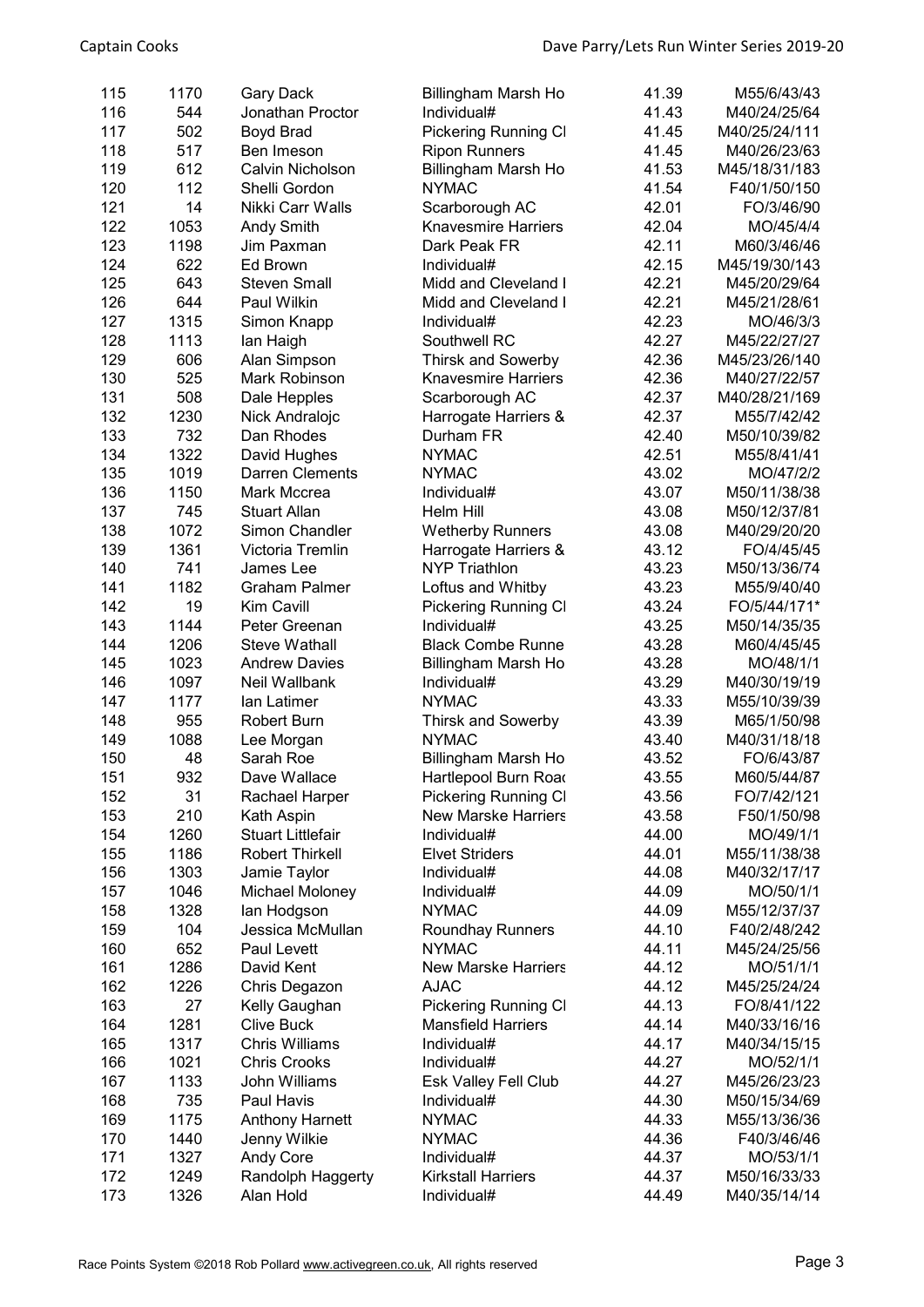| 174 | 11   | <b>Esther Harrison</b>   | <b>Thirsk and Sowerby</b>  | 44.52 | FO/9/40/128   |
|-----|------|--------------------------|----------------------------|-------|---------------|
| 175 | 1438 | Louise Warner            | <b>Elvet Striders</b>      | 44.53 | F40/4/45/45   |
| 176 | 317  | <b>Andrew Foster</b>     | Durham City Harriers       | 44.57 | MO/54/1/34    |
| 177 | 1232 | <b>Blaine Huntington</b> | Sedgefield Harriers        | 45.11 | MO/55/1/1     |
| 178 | 1242 | Wai Cheung               | Individual#                | 45.13 | M50/17/32/32  |
| 179 | 1106 | Mark Brown               | <b>NYMAC</b>               | 45.15 | M45/27/22/22  |
| 180 | 719  | Andy Chapman Gibbs       | <b>Knavesmire Harriers</b> | 45.20 | M50/18/31/135 |
| 181 | 1119 | <b>Robert Lewis</b>      | Individual#                | 45.21 | M45/28/21/21  |
| 182 | 3    | Cassie Read              | <b>Knavesmire Harriers</b> | 45.24 | FO/10/39/172  |
| 183 | 711  | Mark Evans               | Midd and Cleveland I       | 45.33 | M50/19/30/135 |
| 184 | 1267 | Peter Gunn               | Individual#                | 45.35 | M45/29/20/20  |
| 185 | 1169 | David Culpan             | <b>Stainland Lions</b>     | 45.39 | M55/14/35/35  |
| 186 | 1266 | Phil James               | <b>Saltwell Harriers</b>   | 45.40 | M60/6/43/43   |
| 187 | 303  | <b>Tony Taylor</b>       | <b>Swaledale Runners</b>   | 45.40 | MO/56/1/95    |
| 188 | 1161 | Angus Sanderson          | <b>NYMAC</b>               | 45.40 | M50/20/29/29  |
| 189 | 1393 | Hannah Bradley           | <b>Cumberland Fell Rur</b> | 45.42 | FO/11/38/38   |
| 190 | 1243 | <b>Wilfred Bell</b>      | <b>Howgill Harriers</b>    | 45.43 | M65/2/48/48   |
| 191 | 1205 | <b>Trevor Symonds</b>    | Northern Fells Runnii      | 45.44 | M60/7/42/42   |
| 192 | 283  | Sue Haslam               | Scarborough AC             | 45.48 | F65/1/50/198  |
| 193 | 1005 | <b>Jack Fisher</b>       | <b>Thirsk and Sowerby</b>  | 45.52 | MU23/7/42/42  |
| 194 | 1191 | Paul Burchell            | Long Eaton RC              | 45.52 | M60/8/41/41   |
| 195 | 1224 | Marc Mason               | <b>NYMAC</b>               | 45.56 | M60/9/40/40   |
| 196 | 259  | Lorraine Hiles           | <b>Thirsk and Sowerby</b>  | 45.57 | F55/1/50/98   |
| 197 | 1176 | <b>Robert Hawkins</b>    | Individual#                | 46.03 | M55/15/34/34  |
| 198 | 1145 | David Greensmith         | <b>Redcar RC</b>           | 46.10 | M50/21/28/28  |
| 199 | 364  | Daniel Short             | Midd and Cleveland I       | 46.10 | MO/57/1/25    |
| 200 | 1280 | Stephen Lewin            | Individual#                | 46.12 | MO/58/1/1     |
| 201 | 908  | Andrew Johnson           | <b>Knavesmire Harriers</b> | 46.13 | M60/10/39/212 |
| 202 | 1204 | Jon Sharples             | Clayton Le Moors Ha        | 46.14 | M60/11/38/38  |
| 203 | 1070 | Scott Brown              | <b>Ripon Runners</b>       | 46.16 | M40/36/13/13  |
| 204 | 1154 | <b>Tim Palfreman</b>     | Harrogate Harriers &       | 46.23 | M50/22/27/27  |
| 205 | 539  | Paul Richardson          | <b>Saltwell Harriers</b>   | 46.30 | M40/37/12/49  |
| 206 | 1348 | <b>Sharrow Smith</b>     | Individual#                | 46.35 | F45/2/48/48   |
| 207 | 1300 | Paul William Green       | Individual#                | 46.37 | MO/59/1/1     |
| 208 | 1138 | <b>Andy Butcher</b>      | <b>Thirsk and Sowerby</b>  | 46.38 | M50/23/26/26  |
| 209 | 815  | <b>Mark Davies</b>       | <b>Thirsk and Sowerby</b>  | 46.40 | M55/16/33/163 |
| 210 | 1168 | Paul Bowman              | Richmond & Zetland         | 46.42 | M55/17/32/32  |
| 211 | 1279 | Shaun Kelly              | Individual#                | 46.42 | MO/60/1/1     |
| 212 | 1455 | Helen Heaney             | North Shields Poly         | 46.44 | F45/3/46/46   |
| 213 | 1345 | <b>Susie Power</b>       | <b>Headington Road Ru</b>  | 46.47 | FO/12/37/37   |
| 214 | 1429 | Anneke Imeson            | <b>Ripon Runners</b>       | 46.49 | F40/5/44/44   |
| 215 | 1320 | Alan Richardson          | Individual#                | 46.51 | M60/12/37/37  |
| 216 | 1222 | Nic Weschenfelder        | Individual#                | 46.56 | MO/61/1/1     |
| 217 | 1301 | <b>Philip Meadows</b>    | Individual#                | 47.02 | M55/18/31/31  |
| 218 | 1313 | <b>Gareth Phillips</b>   | Individual#                | 47.03 | MO/62/1/1     |
| 219 | 1180 | Graham O'Hara            | <b>Darlington Harriers</b> | 47.07 | M55/19/30/30  |
| 220 | 1103 | <b>Neil Archibald</b>    | Individual#                | 47.19 | M45/30/19/19  |
| 221 | 1434 | Gemma Pearson            | <b>Cleveland Triathlon</b> | 47.20 | F40/6/43/43   |
| 222 | 1245 | John Dodd                | Individual#                | 47.30 | M45/31/18/18  |
| 223 | 1350 | <b>Allison Weston</b>    | <b>Ilkley Harriers</b>     | 47.31 | FO/13/36/36   |
| 224 | 1028 | Joe Harker               | Individual#                | 47.36 | MO/63/1/1     |
| 225 | 930  | <b>Stuart Ferguson</b>   | Durham FR                  | 47.49 | M60/13/36/77  |
| 226 | 1299 | Martin Hedgley           | Individual#                | 47.49 | M55/20/29/29  |
| 227 | 1188 | Julian Warren            | Northern Navigators        | 47.52 | M55/21/28/28  |
| 228 | 1373 | Gael Watson              | Individual#                | 47.53 | F50/2/48/48   |
| 229 | 6    | Louise Venables          | <b>Knavesmire Harriers</b> | 47.54 | FO/14/35/204  |
| 230 | 1459 | Victoria Howard          | Individual#                | 47.56 | F45/4/45/45   |
| 231 | 1009 | <b>Richard Anstey</b>    | Individual#                | 47.57 | MO/64/1/1     |
| 232 | 1321 | Michael Jonley           | Individual#                | 48.02 | M55/22/27/27  |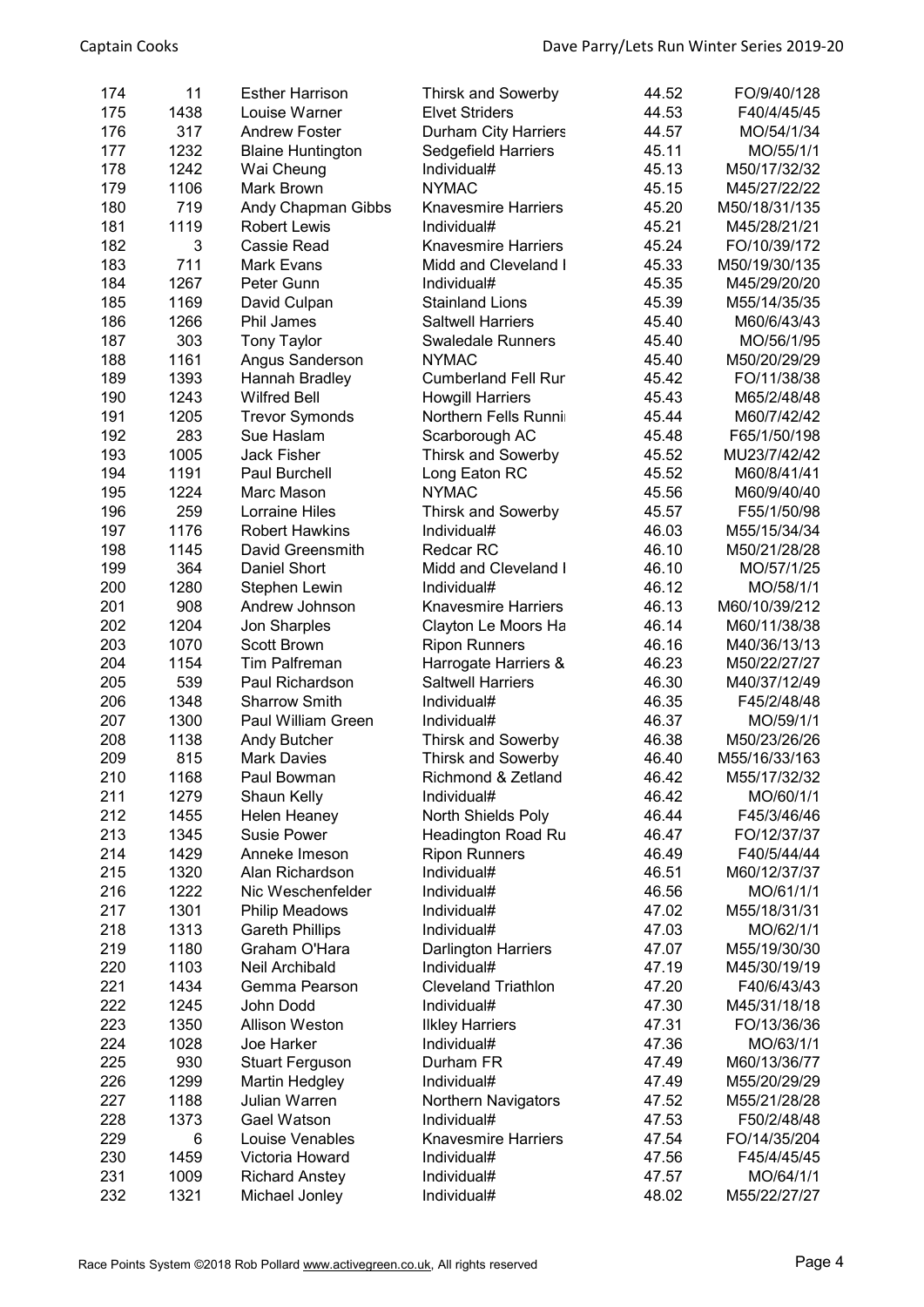| 233 | 1309 | <b>Barney Green</b>              | Individual#                 | 48.04 | M40/38/11/11  |
|-----|------|----------------------------------|-----------------------------|-------|---------------|
| 234 | 1278 | <b>Barry Young</b>               | North Shields Poly          | 48.07 | M55/23/26/26  |
| 235 | 42   | Stephanie Solomon                | Wirksworth Running          | 48.07 | FO/15/34/76   |
| 236 | 1066 | Nathan Young                     | Individual#                 | 48.07 | MO/65/1/1     |
| 237 | 1349 | <b>Clare Green</b>               | Individual#                 | 48.08 | F40/7/42/42   |
| 238 | 1318 | <b>Alex Lewis</b>                | Southwell RC                | 48.09 | M55/24/25/25  |
| 239 | 1240 | <b>Oliver Banfield Jones</b>     |                             | 48.13 | MO/66/1/1     |
| 240 | 1014 |                                  | Individual#                 |       |               |
|     |      | <b>Brian Bennett</b>             | Individual#                 | 48.16 | MO/67/1/1     |
| 241 | 607  | Steven Littlewood                | Scarborough AC              | 48.18 | M45/32/17/95  |
| 242 | 1073 | Paul Chapman                     | <b>Thirsk and Sowerby</b>   | 48.19 | M40/39/10/10  |
| 243 | 161  | Diane Jobson                     | <b>NYMAC</b>                | 48.20 | F45/5/44/238  |
| 244 | 1304 | Mike Harvey                      | North Shields Poly          | 48.22 | M40/40/9/9    |
| 245 | 1184 | Andrew Rogerson                  | Individual#                 | 48.33 | M55/25/24/24  |
| 246 | 1236 | David Gibson2                    | <b>Houghton Harriers</b>    | 48.35 | M50/24/25/25  |
| 247 | 1276 | Paul Greenman                    | Individual#                 | 48.44 | M45/33/16/16  |
| 248 | 1275 | Lee Woolams                      | <b>TS Harriers</b>          | 48.49 | M40/41/8/8    |
| 249 | 1064 | David Wase                       | Individual#                 | 48.52 | MO/68/1/1     |
| 250 | 1234 | Michael Fahey                    | Individual#                 | 49.00 | M55/26/23/23  |
| 251 | 825  | Ray Foulkes                      | <b>Redcar RC</b>            | 49.09 | M55/27/22/106 |
| 252 | 1203 | James Robson                     | <b>NYMAC</b>                | 49.13 | M60/14/35/35  |
| 253 | 281  | <b>Caroline Glover</b>           | <b>Wharfedale Harriers</b>  | 49.15 | F60/1/50/200  |
| 254 | 831  | Paul Birch                       | Individual#                 | 49.18 | M55/28/21/58  |
| 255 | 481  | Saskia Chapman Gibbs             | <b>Knavesmire Harriers</b>  | 49.19 | FU23/5/44/89  |
| 256 | 975  | <b>Michael Hetherton</b>         | <b>Pickering Running CI</b> | 49.25 | M70/1/50/242  |
| 257 | 1314 | Colin Knapp                      | Individual#                 | 49.27 | M55/29/20/20  |
| 258 | 609  | David Tervit                     | <b>Thirsk and Sowerby</b>   | 49.33 | M45/34/15/93  |
| 259 | 1446 | Lisa Carter                      | Radcliffe AC                | 49.35 | F45/6/43/43   |
| 260 | 1017 | <b>Justin Bramall</b>            | Hartlepool Burn Road        | 49.36 | MO/69/1/1     |
| 261 | 156  | Fay Hethershaw                   | Scarborough AC              | 49.37 | F45/7/42/225  |
| 262 | 1270 | <b>Christopher Thompson</b>      | Redcar RC                   | 49.40 | M50/25/24/24  |
| 263 | 107  | Lynn Humpleby                    | Pickering Running Cl        | 49.43 | F40/8/41/173  |
| 264 | 1382 | Rebecca Aspin                    | <b>New Marske Harriers</b>  | 49.45 | FU23/6/43/43  |
| 265 | 1157 | Simon Rek                        | Quakers RC                  | 49.46 | M50/26/23/23  |
| 266 | 5    |                                  | <b>Thirsk and Sowerby</b>   | 49.47 | FO/16/33/112  |
| 267 | 1323 | Francesca Jeffery<br>Phil Imeson | Individual#                 | 49.48 | M55/30/19/19  |
| 268 | 1439 | Michaela Welham                  |                             |       |               |
|     |      |                                  | Loftus and Whitby           | 49.57 | F40/9/40/40   |
| 269 | 1307 | Geoffrey Usher                   | Individual#                 | 49.58 | M65/3/46/46   |
| 270 | 1257 | Rob Jones                        | <b>NYMAC</b>                | 49.59 | M45/35/14/14  |
| 271 | 1241 | Andy Monk                        | <b>FRA</b>                  | 49.59 | M60/15/34/34  |
| 272 | 1231 | <b>Andrew Martin</b>             | Individual#                 | 50.01 | MO/70/1/1     |
| 273 | 912  | <b>Shaun Roberts</b>             | <b>Elvet Striders</b>       | 50.11 | M60/16/33/109 |
| 274 | 1392 | Emma Boocock                     | Individual#                 | 50.13 | FO/17/32/32   |
| 275 | 1448 | Kelly Clapton                    | Loftus and Whitby           | 50.14 | F45/8/41/41   |
| 276 | 1330 | <b>Mark Fields</b>               | Individual#                 | 50.18 | MO/71/1/1     |
| 277 | 1364 | <b>Helen Simmons</b>             | <b>NYMAC</b>                | 50.19 | F40/10/39/39  |
| 278 | 55   | Zoey Birch                       | Individual#                 | 50.22 | FO/18/31/73   |
| 279 | 1058 | <b>Adam Theakston</b>            | Dewsbury Road Run           | 50.24 | MO/72/1/1     |
| 280 | 1    | Rebecca Dent                     | Scarborough AC              | 50.24 | FU23/7/42/286 |
| 281 | 1316 | Stephen Graham                   | Individual#                 | 50.26 | M45/36/13/13  |
| 282 | 928  | <b>Stephen Haley</b>             | Individual#                 | 50.27 | M60/17/32/73  |
| 283 | 12   | <b>Kirsty Naylor</b>             | <b>Thirsk and Sowerby</b>   | 50.34 | FO/19/30/67   |
| 284 | 1390 | Clare Baker                      | <b>CLOK</b>                 | 50.39 | FO/20/29/29   |
| 285 | 1489 | Val Clarke                       | <b>Darlington Harriers</b>  | 50.41 | F60/2/48/48   |
| 286 | 1244 | lan Waugh                        | Individual#                 | 50.43 | M55/31/18/18  |
| 287 | 1010 | <b>Callum Askew</b>              | <b>Elvet Striders</b>       | 50.46 | MO/73/1/1     |
| 288 | 1181 | <b>Matthew Page</b>              | <b>Knavesmire Harriers</b>  | 50.51 | M55/32/17/17  |
| 289 | 1207 | Christopher Wright               | <b>NYMAC</b>                | 51.03 | M60/18/31/31  |
| 290 | 158  | Petra Chapman Gibbs              | <b>Knavesmire Harriers</b>  | 51.09 | F45/9/40/164  |
| 291 | 1250 | Tom Haggerty                     | Individual#                 | 51.12 | MU23/8/41/41  |
|     |      |                                  |                             |       |               |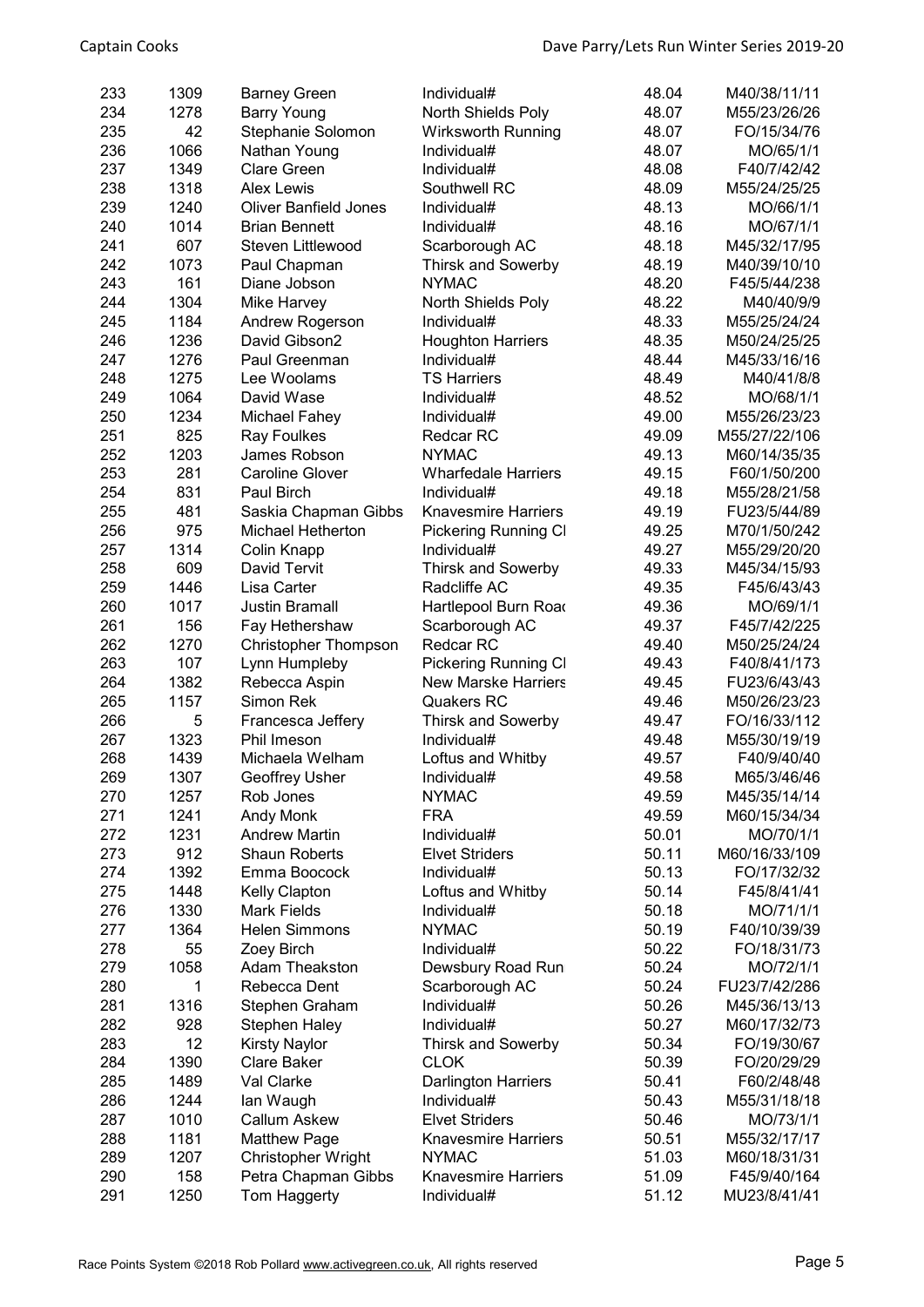| 292 | 1365           | Kim Lancaster                         | South Shields Harrier       | 51.12 | FO/21/28/28   |
|-----|----------------|---------------------------------------|-----------------------------|-------|---------------|
| 293 | 824            | Paul Doxford                          | South Shields Harrier       | 51.14 | M55/33/16/105 |
| 294 | 634            | Lee Hetherington                      | South Shields Harrier       | 51.21 | M45/37/12/42  |
| 295 | 1239           | David Edwards                         | Hartlepool Burn Road        | 51.22 | M60/19/30/30  |
| 296 | 1347           | Laura Cockrane                        | Individual#                 | 51.26 | FO/22/27/27   |
| 297 | 1422           | Susan Dick                            | Loftus and Whitby           | 51.32 | F40/11/38/38  |
| 298 | 1312           | <b>Emlym Davies</b>                   | Headington Road Ru          | 51.37 | MO/74/1/1     |
| 299 | 1254           | <b>Andrew Tunnacliffe</b>             | Individual#                 | 51.38 | MO/75/1/1     |
| 300 | 1210           | <b>Mick McGurk</b>                    | <b>New Marske Harriers</b>  | 51.38 | M65/4/45/45   |
| 301 | 1163           | Malcolm Sygrove                       | <b>Elvet Striders</b>       | 51.39 | M50/27/22/22  |
| 302 | $\overline{7}$ | <b>Ruth Katirani</b>                  | Pickering Running Cl        | 51.45 | FO/23/26/111  |
| 303 | 1108           | Martyn Coy                            | Thirsk and Sowerby          | 51.51 | M45/38/11/11  |
| 304 | 1479           | Janet Stainsby                        | Midd and Cleveland I        | 52.02 | F50/3/46/46   |
| 305 | 1096           | <b>Andrew Swinbank</b>                | Sedgefield Harriers         | 52.02 | M40/42/7/7    |
| 306 | 1063           | Christopher Walton                    | Sedgefield Harriers         | 52.03 | MO/76/1/1     |
| 307 | 1375           | Daisy Hill                            | Individual#                 | 52.14 | FU23/8/41/41  |
| 308 | 904            | David Robinson                        | <b>NYMAC</b>                | 52.18 | M60/20/29/149 |
| 309 | 1237           | <b>Eddie Fearnside</b>                | Individual#                 | 52.20 | M50/28/21/21  |
| 310 | 1362           |                                       |                             | 52.27 | FO/24/25/25   |
|     |                | Flynn Middlemas<br><b>Julie Towse</b> | Individual#                 |       |               |
| 311 | 151            |                                       | Scarborough AC              | 52.29 | F45/10/39/133 |
| 312 | 1134           | Mark Wood                             | Individual#                 | 52.31 | M45/39/10/10  |
| 313 | 262            | <b>Julie McNicholas</b>               | <b>NYMAC</b>                | 52.37 | F55/2/48/93   |
| 314 | 1472           | Jennifer Harnden                      | Individual#                 | 52.38 | F50/4/45/45   |
| 315 | 53             | Georgina McDonald                     | <b>NYMAC</b>                | 52.39 | FO/25/24/64   |
| 316 | 1430           | <b>Sharon Kaiser</b>                  | <b>New Marske Harriers</b>  | 52.40 | F40/12/37/37  |
| 317 | 50             | <b>Tabitha McNicholas</b>             | <b>NYMAC</b>                | 52.48 | FU23/9/40/84  |
| 318 | 1497           | <b>Wendy Dodds</b>                    | Dallam Running Clut         | 52.49 | F65/2/48/48   |
| 319 | 1174           | Kevin Grogan                          | Individual#                 | 52.50 | M55/34/15/15  |
| 320 | 1352           | Natasha Newson                        | North Shields Poly          | 52.51 | FO/26/23/23   |
| 321 | 600            | Neil Embleton                         | <b>Esk Valley Fell Club</b> | 52.54 | M45/40/9/116  |
| 322 | 288            | Jan Young                             | <b>Elvet Striders</b>       | 52.59 | F65/3/46/92   |
| 323 | 176            | Lorna Webb                            | Individual#                 | 52.59 | F45/11/38/73  |
| 324 | 1055           | <b>Adam Strickland</b>                | Hartlepool Burn Road        | 53.01 | MO/77/1/1     |
| 325 | 1358           | Emma Wilson                           | Individual#                 | 53.01 | FO/27/22/22   |
| 326 | 1357           | <b>Melanie Bradley</b>                | Individual#                 | 53.01 | FO/28/21/21   |
| 327 | 1468           | Victoria Wright                       | <b>NYMAC</b>                | 53.03 | F45/12/37/37  |
| 328 | 18             | Jenny Storrie                         | Pickering Running Cl        | 53.16 | FO/29/20/123  |
| 329 | 1476           | Jan Rogerson                          | Individual#                 | 53.18 | F50/5/44/44   |
| 330 | 1238           | David Robinson2                       | <b>NYMAC</b>                | 53.19 | M50/29/20/20  |
| 331 | 207            | Carolyn Rigby                         | <b>CLOK</b>                 | 53.19 | F50/6/43/89   |
| 332 | 731            | <b>Richard Rigby</b>                  | <b>CLOK</b>                 | 53.22 | M50/30/19/49  |
| 333 | 1002           | Sam Heaney                            | Individual#                 | 53.26 | MJ/2/48/48    |
| 334 | 101            | <b>Heidi Coates</b>                   | Scarborough AC              | 53.28 | F40/13/36/132 |
| 335 | 1153           | Paul Outhwaite                        | Individual#                 | 53.39 | M50/31/18/18  |
| 336 | 1116           | Darren Imeson                         | Individual#                 | 53.40 | M45/41/8/8    |
| 337 | 1297           | Neil Enskat                           | <b>NYMAC</b>                | 53.41 | M50/32/17/17  |
| 338 | 1378           | Erin Anglim                           | <b>Hardley Runners</b>      | 53.41 | FJ/1/50/50    |
| 339 | 1220           | Simon Hill                            | Individual#                 | 53.43 | M45/42/7/7    |
| 340 | 1140           | Mal Dickinson                         | Individual#                 | 53.43 | M50/33/16/16  |
| 341 | 808            | Dan Simmons                           | Harrogate Harriers          | 53.50 | M55/35/14/55  |
| 342 | 1474           | Camilla Lauren-Maatta                 | <b>Elvet Striders</b>       | 53.55 | F50/7/42/42   |
| 343 | 1329           | <b>Tony Slack</b>                     | Individual#                 | 53.56 | M50/34/15/15  |
| 344 | 1363           | Lesley Elizabeth Houfe                | Individual#                 | 53.57 | F50/8/41/41   |
| 345 | 1078           | Michael Dowson                        | Individual#                 | 53.58 | M40/43/6/6    |
| 346 | 1486           | Julie Bake                            | Hartlepool Burn Road        | 54.12 | F60/3/46/46   |
| 347 | 172            | Angela Ackerley                       | <b>NYMAC</b>                | 54.20 | F45/13/36/70  |
| 348 | 1211           | Eddie Meehan                          | <b>NYMAC</b>                | 54.25 | M65/5/44/44   |
| 349 | 1123           | Peter Murray                          | <b>York Acorn</b>           | 54.27 | M45/43/6/6    |
| 350 | 1354           | Helen Hunt                            | Individual#                 | 54.30 | F40/14/35/35  |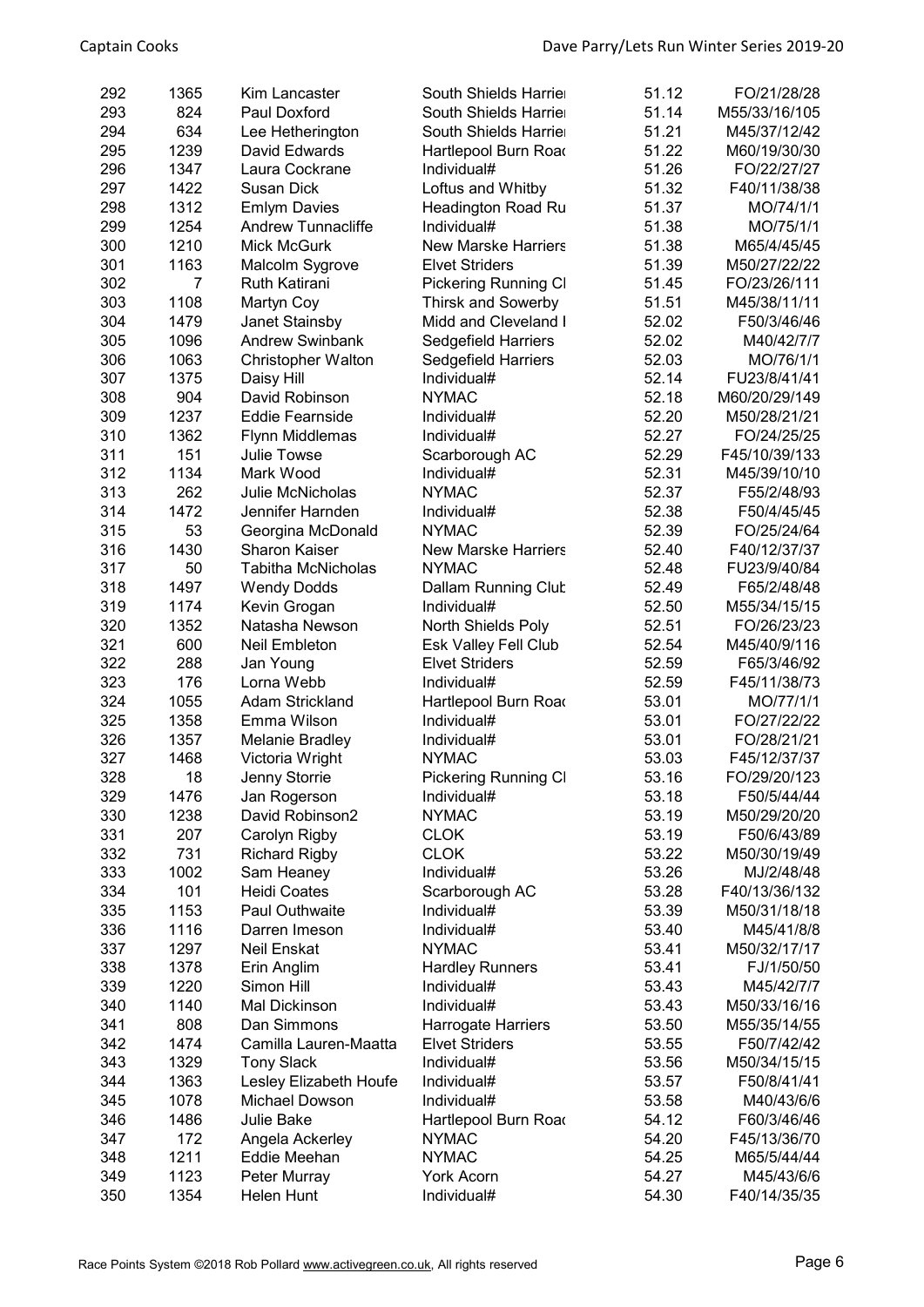| 351 | 157  | Nicky Mason                | Individual#                 | 54.31 | F45/14/35/78   |
|-----|------|----------------------------|-----------------------------|-------|----------------|
| 352 | 105  | Sarah Bibby                | <b>Redcar RC</b>            | 54.32 | F40/15/34/77   |
| 353 | 961  | <b>Malcolm Peggs</b>       | Loftus and Whitby           | 54.45 | M65/6/43/88*   |
| 354 | 1111 | Duncan Fothergill          | <b>Thirsk and Sowerby</b>   | 54.46 | M45/44/5/5*    |
| 355 | 1464 | Penny Outhwaite            | Individual#                 | 54.49 | F45/15/34/34   |
| 356 | 1443 | <b>Stephanie Barlow</b>    | <b>Elvet Striders</b>       | 54.49 | F45/16/33/33   |
| 357 | 710  | <b>Julian Pinkney</b>      | <b>Darlington Harriers</b>  | 54.50 | M50/35/14/42   |
| 358 | 1000 | Ronnie Sherwood            | <b>New Marske Harriers</b>  | 54.50 |                |
|     |      |                            |                             |       | M80/1/50/100   |
| 359 | 1274 | David Tate                 | <b>NYMAC</b>                | 54.54 | MO/78/1/1      |
| 360 | 738  | <b>Neil Proctor</b>        | Individual#                 | 55.22 | M50/36/13/44   |
| 361 | 1397 | Maggie Faucher             | Individual#                 | 55.22 | FO/30/19/19    |
| 362 | 1037 | James Kuht                 | Individual#                 | 55.23 | MO/79/1/1      |
| 363 | 814  | <b>Sid Bollands</b>        | <b>Esk Valley Fell Club</b> | 55.30 | M55/36/13/48*  |
| 364 | 264  | Pam Birch                  | Triscience                  | 55.30 | F55/3/46/90    |
| 365 | 1406 | Joanne Love                | Billingham Marsh Ho         | 55.31 | FO/31/18/18    |
| 366 | 1189 | Ashley Woolhouse           | Individual#                 | 55.33 | M55/37/12/12   |
| 367 | 118  | Annemarie Wilson           | <b>NYMAC</b>                | 55.39 | F40/16/33/73   |
| 368 | 962  | Martin White               | <b>New Marske Harriers</b>  | 55.45 | M65/7/42/88    |
| 369 | 804  | lan Robinson               | Esk Valley Fell Club        | 55.50 | M55/38/11/161* |
| 370 | 1178 | <b>Tim Matthews</b>        | <b>Elvet Striders</b>       | 56.03 | M55/39/10/10   |
| 371 | 1214 | <b>Bob Howe</b>            | <b>NYMAC</b>                | 56.04 | M70/2/48/48    |
| 372 | 1258 | <b>Allen Brian</b>         | <b>New Marske Harriers</b>  | 56.13 | M75/1/50/50    |
| 373 | 122  | Louise Ellison             | Redcar RC                   | 56.19 | F40/17/32/74   |
| 374 | 113  | <b>Clare Mawrey</b>        | <b>Pickering Running CI</b> | 56.24 | F40/18/31/73   |
| 375 | 1043 | Emil Maatta                | <b>Elvet Striders</b>       | 56.26 | MO/80/1/1      |
| 376 | 1391 | Fran Blackett              | Durham FR                   | 56.39 | FO/32/17/17    |
| 377 | 1251 | Paddy O'Neill              | Individual#                 | 56.40 | M55/40/9/9     |
|     | 1403 |                            | <b>Knavesmire Harriers</b>  | 56.41 |                |
| 378 |      | Holly James-Maddocks       |                             |       | FO/33/16/16    |
| 379 | 334  | <b>Christopher Gregory</b> | <b>Knavesmire Harriers</b>  | 56.41 | MO/81/1/55     |
| 380 | 1253 | Martin Habron              | Individual#                 | 56.59 | MO/82/1/1      |
| 381 | 1480 | Lesley Strickland          | Hartlepool Burn Road        | 57.13 | F50/9/40/40    |
| 382 | 1298 | <b>Richard Hill</b>        | Individual#                 | 57.15 | M40/44/5/5     |
| 383 | 1450 | Faith Coy                  | <b>Thirsk and Sowerby</b>   | 57.29 | F45/17/32/32   |
| 384 | 1433 | Carol Palin                | Loftus and Whitby           | 57.30 | F40/19/30/30   |
| 385 | 1381 | <b>Ruby Palin</b>          | Individual#                 | 57.34 | FJ/2/48/48     |
| 386 | 1473 | Gillian Havis              | Individual#                 | 57.41 | F50/10/39/39   |
| 387 | 178  | Emma Beaumont              | New Marske Harriers         | 57.49 | F45/18/31/63   |
| 388 | 1370 | Angela Gribbon             | Individual#                 | 57.54 | FO/34/15/15    |
| 389 | 1351 | <b>Clare Winspear</b>      | Individual#                 | 57.59 | F55/4/45/45    |
| 390 | 1423 | <b>Charlotte Dowson</b>    | Individual#                 | 58.00 | F40/20/29/29   |
| 391 | 1494 | Anne Robson                | <b>NYMAC</b>                | 58.37 | F60/4/45/45    |
| 392 | 616  | James Stephenson           | <b>Thirsk and Sowerby</b>   | 58.42 | M45/45/4/36    |
| 393 | 1491 | Catherine Johnson          | Individual#                 | 58.44 | F60/5/44/44    |
| 394 | 1427 | Philippa Hambley           | Loftus and Whitby           | 58.45 | F40/21/28/28   |
| 395 | 1115 | Joe Hickson                | Individual#                 | 59.03 | M45/46/3/3     |
| 396 | 938  | <b>Tony Docherty</b>       | Individual#                 | 59.03 | M60/21/28/61   |
| 397 | 1325 | <b>Anthony Puckrin</b>     | Individual#                 | 59.04 | MO/83/1/1      |
| 398 | 1233 | Philip Coleman             | <b>NYMAC</b>                | 59.05 | M55/41/8/8     |
| 399 | 1471 | Jacqueline Franks          | Individual#                 | 59.06 | F50/11/38/38   |
| 400 | 1353 | <b>Charlotte Roberts</b>   | Individual#                 | 59.16 | F60/6/43/43    |
|     | 1481 |                            | Individual#                 |       |                |
| 401 |      | <b>Beverley Eastwood</b>   |                             | 59.21 | F55/5/44/44    |
| 402 | 1372 | <b>Sally Tierney</b>       | Individual#                 | 59.37 | F50/12/37/37   |
| 403 | 1018 | <b>Chris Buck</b>          | Individual#                 | 59.46 | MO/84/1/1      |
| 404 | 923  | Mike Punchard              | <b>Pickering Running CI</b> | 60.00 | M60/22/27/97   |
| 405 | 1454 | Kirstie Handley            | Individual#                 | 60.26 | F45/19/30/30   |
| 406 | 1394 | Clare Brown                | Individual#                 | 60.34 | FO/35/14/14    |
| 407 | 1400 | <b>Kim Groves</b>          | Individual#                 | 60.40 | FO/36/13/13    |
| 408 | 920  | Geoff Hine                 | Esk Valley Fell Club        | 61.01 | M60/23/26/94*  |
| 409 | 1221 | Nigel Watson               | Individual#                 | 61.05 | M60/24/25/25   |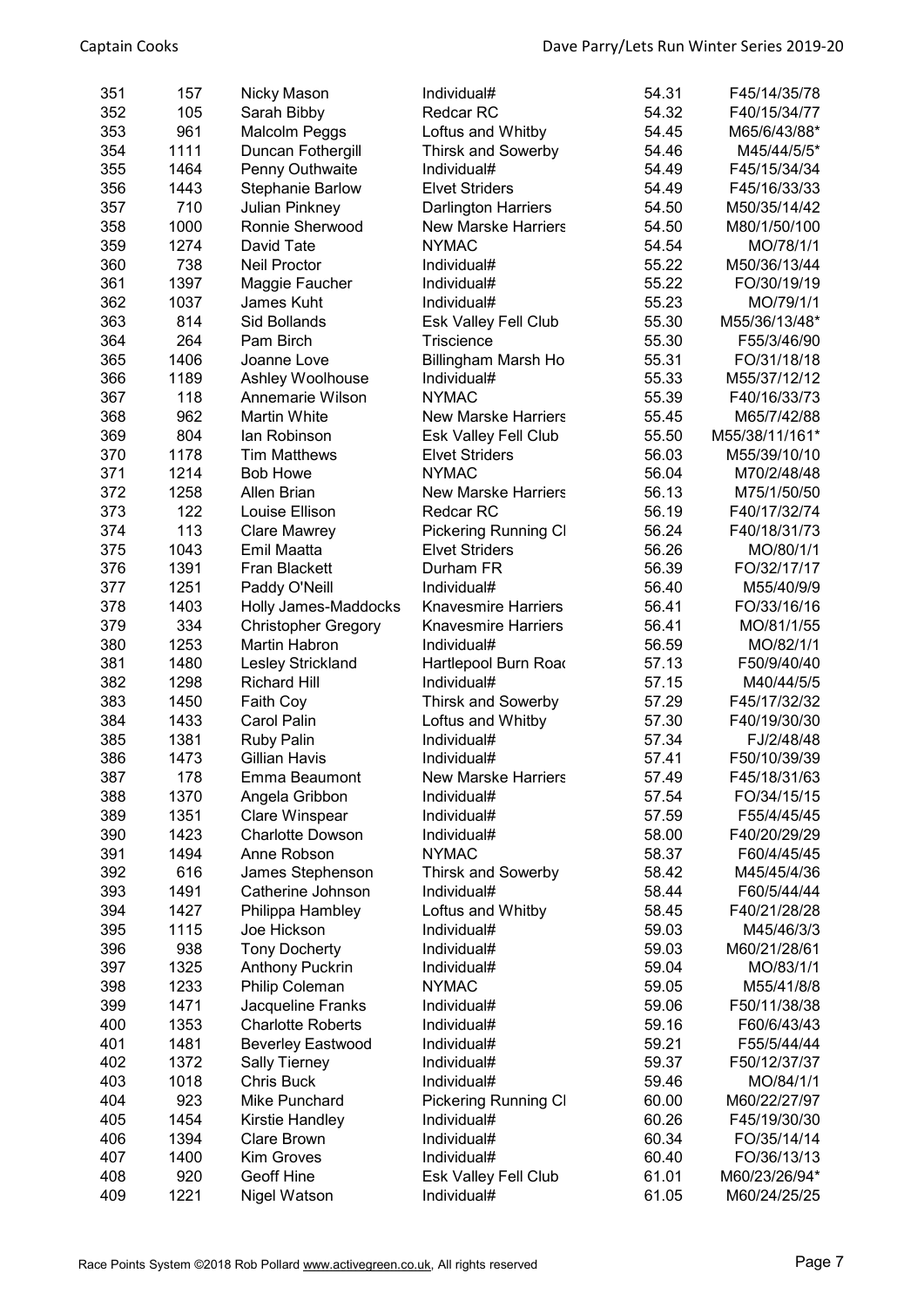| 410   | 1292   | <b>Terry Brown</b>             | North Shields Poly              | 61.09            | M45/47/2/2     |
|-------|--------|--------------------------------|---------------------------------|------------------|----------------|
| 411   | 1109   | Vaughn Davies                  | Individual#                     | 61.22            | M45/48/1/1     |
| 412   | 1371   | Mary Mason                     | <b>NYMAC</b>                    | 61.54            | F55/6/43/43    |
| 413   | 277    | Sally Brown                    | <b>Pickering Running CI</b>     | 61.55            | F60/7/42/133*  |
| 414   | 1452   | Rachel Dowle                   | <b>Buxton &amp; District AC</b> | 61.55            | F45/20/29/29   |
| 415   | 1484   | Sue Jeff                       | <b>Buxton &amp; District AC</b> | 62.07            | F55/7/42/42    |
| 416   | 1470   | <b>Alison Butcher</b>          | <b>Thirsk and Sowerby</b>       | 62.25            | F50/13/36/36   |
| 417   | 1359   | Andrea Richardson              | <b>Ripon Runners</b>            | 62.25            | F45/21/28/28   |
| 418   | 1166   | Kevin Webster                  | Individual#                     | 62.30            | M50/37/12/12   |
| 419   | 1125   | <b>Chris Norris</b>            | Individual#                     | 62.50            | M45/49/1/1     |
| 420   | 1396   | Karen Dilworth                 | Lets Run Ladies                 | 62.53            | FO/37/12/12    |
| 421   | 175    | Angela Gibson                  | North Shields Poly              | 62.57            | F45/22/27/57   |
| 422   | 645    | Colin Brown                    | North Shields Poly              | 63.17            | M45/50/1/24    |
| 423   | 1360   | Tina Hanson                    | Individual#                     | 63.25            | F45/23/26/26   |
| 424   | 257    | <b>Christine Hemingway</b>     | City Of Hull                    | 63.31            | F55/8/41/84    |
| 425   | 1324   | Mark Thacker                   | Individual#                     | 63.37            | M50/38/11/11   |
| 426   | 1478   | Asma Shaffi                    | <b>NYMAC</b>                    | 63.38            | F50/14/35/35   |
| 427   | 1451   | <b>Geraldine Crawford</b>      | <b>NYMAC</b>                    | 63.40            | F45/24/25/25   |
| 428   | 1344   | Emma Shaw                      | Individual#                     | 63.53            | F45/25/24/24   |
| 429   | 1269   | Mark Hannon                    | Individual#                     | 64.08            | M50/39/10/10   |
| 430   | 1493   | <b>Catherine Lumb</b>          | Easingwold RC                   | 64.28            | F60/8/41/41    |
| 431   | 109    | Heidi Baker                    | <b>Bridlington</b>              | 64.46            | F40/22/27/69   |
| 432   | 1389   | <b>Charlie Anderson</b>        | Individual#                     | 64.57            | FO/38/11/11    |
| 433   | 201    | Sally Kingscott                | Scarborough AC                  | 64.58            | F50/15/34/123  |
| 434   | 1215   | Colin Scollay                  | <b>New Marske Harriers</b>      | 65.01            | M70/3/46/46    |
| 435   | 1374   | <b>Holly Hill</b>              | Individual#                     | 65.42            | F45/26/23/23   |
| 436   | 159    | Rohan Hill                     | Esk Valley Fell Club            | 66.09            | F45/27/22/170  |
| 437   | 1255   | <b>Nigel Coates</b>            | Individual#                     | 70.38            | M70/4/45/45    |
| 438   | 1496   | <b>Christine Burn</b>          | <b>Thirsk and Sowerby</b>       | 71.47            | F65/4/45/45*   |
| 439   | 1421   | <b>Claire Cook</b>             | Individual#                     | 71.55            | F40/23/26/26   |
| 440   | 1001   | <b>Graham Robinson</b>         | Pickering Runnning (            | 72.37            | M60/25/24/24*  |
| 441   | 1288   | Paul Cameron                   | Individual#                     | 72.37            | M40/45/4/4     |
| 442   | 1290   | Phil Owen                      | <b>FRA</b>                      | 72.58            | M50/40/9/9     |
| 443   | 1500   | <b>Hilary Turner</b>           | <b>Ludlow Runners</b>           | 73.16            | F70/1/50/50    |
| 444   | 1458   | Bev Honeyman                   | Individual#                     | 73.22            | F45/28/21/21   |
| 445   | 1341   | Nicola Lees                    | <b>Lonely Goat</b>              | 73.39            | F45/29/20/20   |
| 446   | 1445   | Jayne Bowers                   | Individual#                     | 75.10            | F45/30/19/19   |
| 447   | 1160   | David Ritson                   | <b>Ripon Runners</b>            | 75.10            | M50/41/8/8     |
| 448   | 1477   | <b>Ruth Rushworth</b>          | Individual#                     | 75.29            | F50/16/33/33   |
| 449   | 1296   | David Shipman                  | <b>Elvet Striders</b>           | 76.08            | M60/26/23/23   |
| (End) |        |                                |                                 |                  |                |
|       | Teams: | Club                           | <b>Points</b>                   | <b>Positions</b> | Team pts/total |
|       | male:  | Midd and Cleveland Harr<br>1   | 89                              | 3,6,26,54        | 15/28          |
|       |        | <b>Elvet Striders 'A'</b><br>2 | 97                              | 8, 17, 32, 40    | 14/14          |
|       |        | 3 Eck Volley Fell Club 'A'     | 108                             | 13.25.34.36      | 13/55          |

|    | Elvet Striders 'A'          | 97  | 8.17.32.40     | 14/14 |
|----|-----------------------------|-----|----------------|-------|
|    | 3 Esk Valley Fell Club 'A'  | 108 | 13,25,34,36    | 13/55 |
| 4  | Dark Peak FR 'A'            | 144 | 20,24,29,71    | 12/12 |
| 5  | Billingham Marsh House      | 152 | 16,30,51,55    | 11/23 |
| 6  | NYMAC 'A'                   | 182 | 23, 37, 58, 64 | 10/41 |
|    | Elvet Striders 'B'          | 191 | 41,44,47,59    | 9/9   |
| 8  | New Marske Harriers 'A'     | 221 | 9, 14, 52, 146 | 8/8   |
| 9  | Knavesmire Harriers 'A'     | 240 | 50,57,61,72    | 7/72  |
| 10 | Thirsk and Sowerby 'A'      | 273 | 10,69,74,120   | 6/16  |
| 11 | Loftus and Whitby 'A'       | 286 | 15,43,97,131   | 5/5   |
|    | 12 Hartlepool Burn Road 'A' | 356 | 83,84,85,104   | 4/4   |
| 13 | Durham FR 'A'               | 405 | 22,63,124,196  | 3/18  |
| 14 | <b>Elvet Striders 'C'</b>   | 428 | 82,102,103,141 | 2/2   |
| 15 | Billingham Marsh House      | 432 | 78,108,112,134 | 1/1   |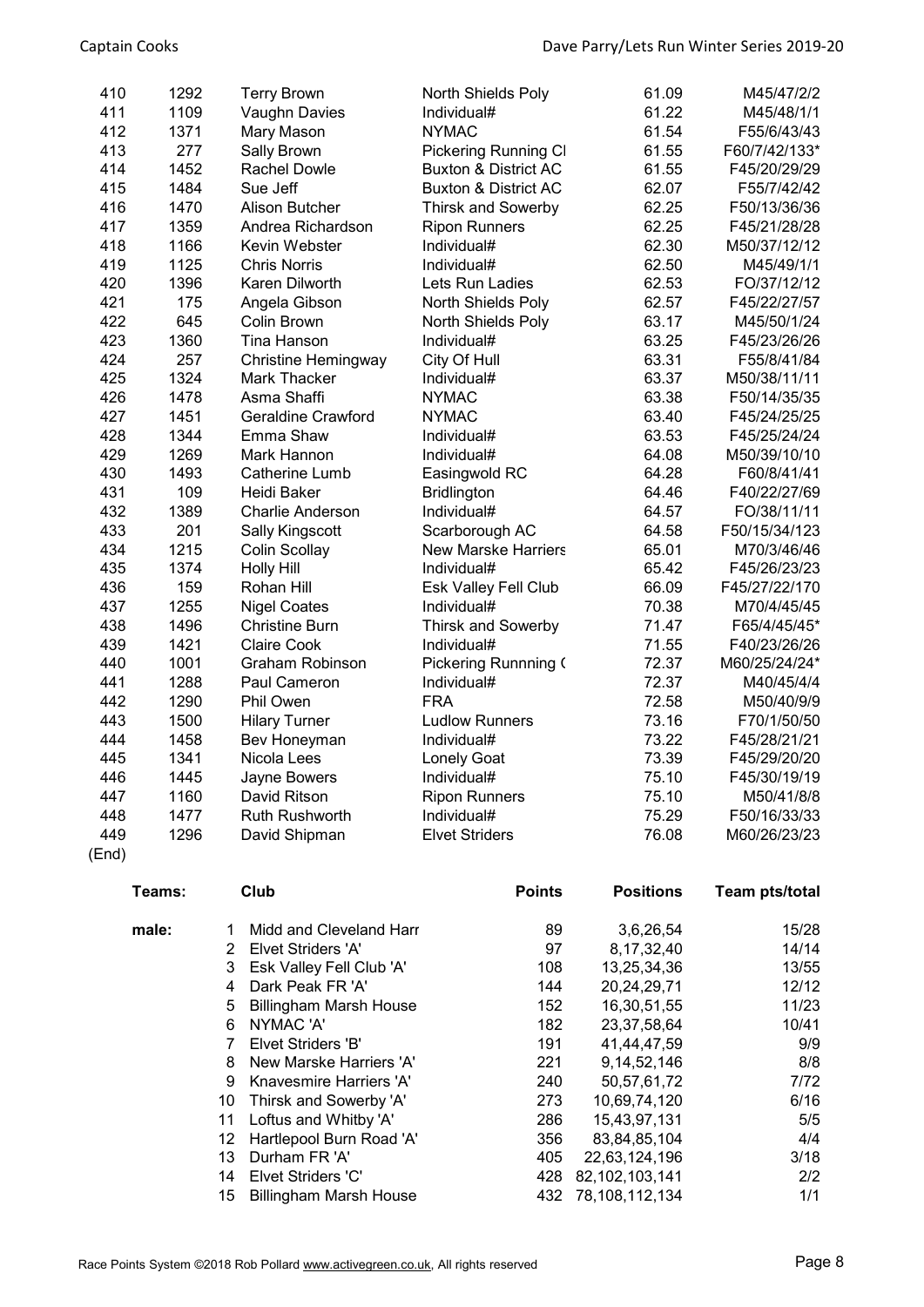|         | 16       | Sedgefield Harriers 'A'             | 464        | 12,46,158,248                              | 1/1        |
|---------|----------|-------------------------------------|------------|--------------------------------------------|------------|
|         |          | 17 NYMAC'B'                         | 481        | 94, 125, 126, 136                          | 1/1        |
|         |          | 18 Scarborough AC 'A'               | 485        | 70,86,122,207                              | 1/70       |
|         |          | 19 North Shields Poly 'A'           | 531        | 28,92,202,209                              | 1/1        |
|         |          | 20 Midd and Cleveland Harr          |            | 572 116,117,163,176                        | 1/1        |
|         | 21       | Knavesmire Harriers 'B'             |            | 573 113,121,161,178                        | 1/27       |
|         |          | 22 NYMAC 'C'                        |            | 580 138, 144, 145, 153                     | 1/1        |
|         |          | 23 Esk Valley Fell Club 'B'         |            | 603 98,100,151,254                         | 1/1        |
|         | 24       | Thirsk and Sowerby 'B'              |            | 677 137, 171, 184, 185                     | 1/6        |
|         | 25       | Ripon Runners 'A'                   |            | 701 101,111,180,309                        | 1/12       |
|         | 26       | Pickering Running Club '.           |            | 710 87,110,219,294                         | 1/65       |
|         |          | 27 NYMAC 'D'                        |            | 718 160, 168, 173, 217                     | 1/1        |
|         | 28<br>29 | Hartlepool Burn Road 'B'            |            | 858 139,222,242,255                        | 1/1        |
|         | 30       | Thirsk and Sowerby 'C'<br>NYMAC 'E' |            | 946 208,221,247,270<br>971 227,238,250,256 | 1/3<br>1/1 |
|         | 31       | Elvet Striders 'D'                  |            | 992 230, 236, 246, 280                     | 1/1        |
|         |          | 32 New Marske Harriers 'B'          |            | 1077 245,272,278,282                       | 1/1        |
|         | 33       | NYMAC 'F'                           |            | 1082 261, 267, 273, 281                    | 1/1        |
|         |          |                                     |            |                                            |            |
| female: |          | 1 Pickering Running Club            | 40         | 11, 13, 16                                 | 15/72      |
|         |          | 2 New Marske Harriers 'A'           | 59         | 4,14,41                                    | 14/24      |
|         | 3        | NYMAC 'A'                           | 60         | 8,17,35                                    | 13/49      |
|         | 4        | Scarborough AC 'A'                  | 70         | 9,22,39                                    | 12/83      |
|         | 5        | Thirsk and Sowerby 'A'              | 83         | 18,23,42                                   | 11/35      |
|         | 6        | Knavesmire Harriers 'A'             | 88         | 20,31,37                                   | 10/72      |
|         |          | 7 Elvet Striders 'A'                | 94         | 7,19,68                                    | 9/13       |
|         | 8        | Loftus and Whitby 'A'               | 143        | 43,45,55                                   | 8/16       |
|         | 9        | <b>Pickering Running Club</b>       | 169        | 40,56,73                                   | 7/29       |
|         |          | 10 NYMAC 'B'                        | 170        | 46,61,63                                   | 6/13       |
|         | 11       | Scarborough AC 'B'                  | 184        | 48,60,76                                   | 5/57       |
|         |          | 12 Darlington Harriers 'A'          | 196        | 5,51,(140)                                 | 4/11       |
|         |          | 13 Midd and Cleveland Harr          | 200        | 3,57,(140)                                 | 3/3        |
|         |          | 14 North Shields Poly 'A'           | 213        | 25,67,121                                  | 2/2        |
|         | 15       | NYMAC 'C'                           | 218        | 65,72,81                                   | 1/1        |
|         | 16<br>17 | Thirsk and Sowerby 'B'<br>CLOK 'A'  | 263<br>265 | 49,96,118<br>50,75,(140)                   | 1/1<br>1/1 |
|         | 18       | Knavesmire Harriers 'B'             | 286        | 52,94,(140)                                | 1/12       |
|         | 19       | Ripon Runners 'A'                   | 286        | 27,119,(140)                               | 1/1        |
|         | 20       | Elvet Striders 'B'                  | 304        | 78,86,(140)                                | 1/1        |
|         | 21       | New Marske Harriers 'B'             | 304        | 64,100,(140)                               | 1/1        |
|         | 22       | NYMAC 'D'                           | 308        | 90,104,114                                 | 1/1        |
|         | 23       | Redcar RC 'A'                       | 315        | 84,91,(140)                                | 1/8        |
|         | 24       | Hartlepool Burn Road 'A             | 315        | 80,95,(140)                                | 1/1        |
|         | 25       | Loftus and Whitby 'B'               | 343        | 97,106,(140)                               | 1/1        |
|         | 26       | <b>Pickering Running Club</b>       | 347        | 92,115,(140)                               | 1/12       |
|         | 27       | Buxton & District AC 'A'            | 373        | 116, 117, (140)                            | 1/1        |
|         | 28       | NYMAC 'E'                           | 389        | 124, 125, (140)                            | 1/1        |
|         |          |                                     |            |                                            |            |

\* = Bonus points not included

# = Non-counter (team)

## Correctons:

4th Jan 2020 posn 304 corrected 6th Jan Winter Series points added